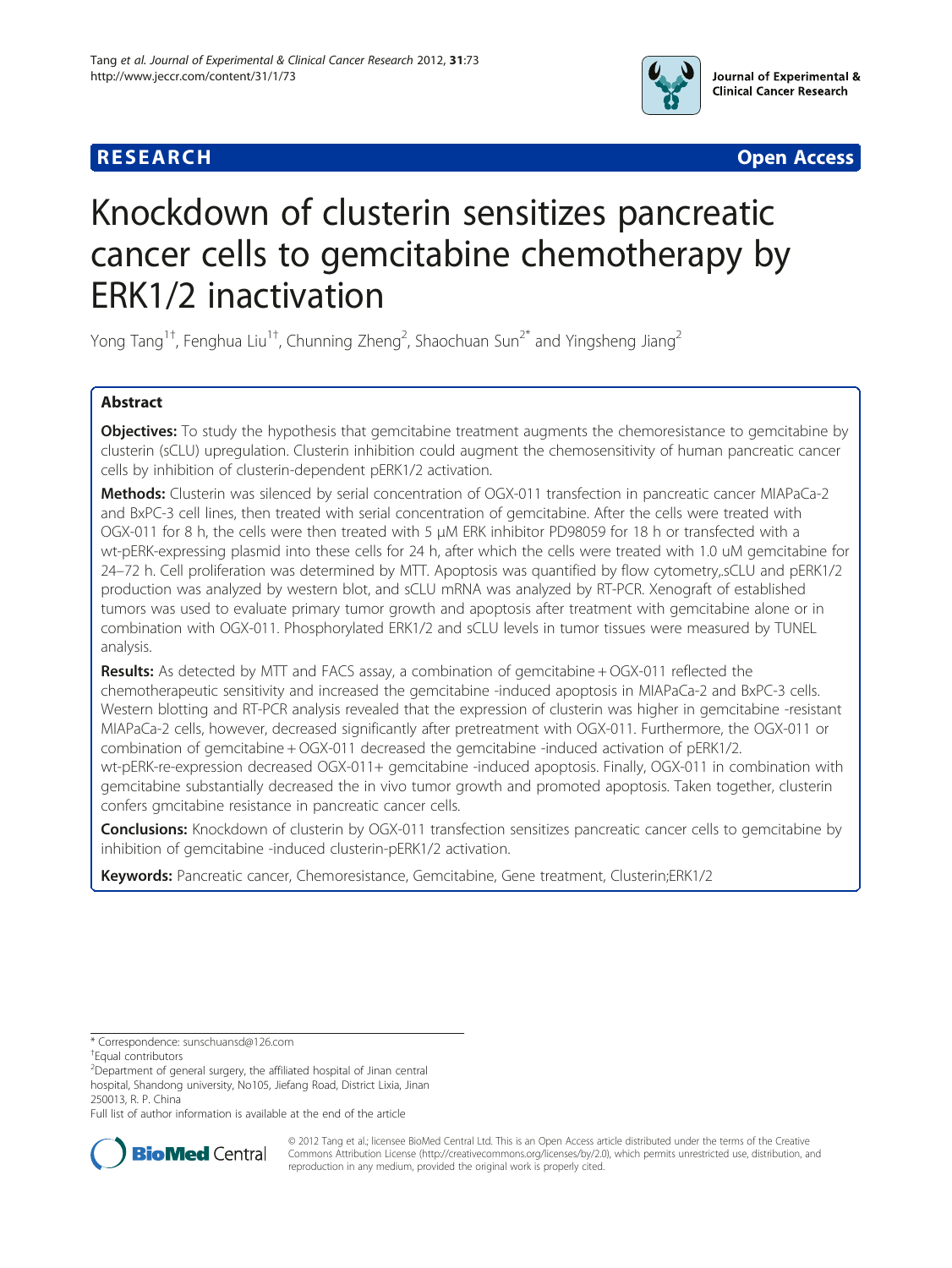# Introduction

Pancreatic cancer has the worst prognosis of all major cancers, with an overall 5-year survival rate of around 5% [\[1](#page-8-0)]. The current clinical standard of care for advanced pancreatic cancer is gemcitabine, a cytotoxic nucleoside analogue. Gemcitabine results in a tumor response rate of 12% and offers a median survival time of 5 months [[2](#page-8-0)]. Unfortunately, this means that the best current treatment offers very modest benefits. Recent studies have indicated that targeted therapies in combination with gemcitabine can have statistically significant benefits [[3\]](#page-8-0). However, the results to date remain meager, and new approaches to improving the effectiveness of gemcitabine are needed. One of the targets considered for combination therapy that has generated wide attention is clusterin [[4](#page-8-0)].

Clusterin, also known as testosterone-repressed prostate message-2 (TRPM-2), sulfated glycoprotein-2 (SGP-2), apolipoprotein J (Apo J) or SP40, is a ubiquitous heterodimeric-secreted glycoprotein of 75–80 kDa. A single-copy gene in humans of nine exons, spanning over 16 kb and located on chromosome 8p21-p12, encodes an mRNA of approximately 2 kb, which directs the synthesis of a 449-amino acid primary polypeptides chain [[5\]](#page-8-0). Recent focus has turned to clusterin as a key contributor to chemoresistance to anticancer agents. Its role has been documented in prostate cancer for paclitaxel/docetaxel resistance [[6\]](#page-8-0) as well as in renal [\[7](#page-8-0)], breast [\[8](#page-8-0)], and lung tumor cells [[9\]](#page-8-0). Moreover, it is abnormally upregulated in numerous advanced stage and metastatic cancers spanning gastric cancer [\[10\]](#page-8-0), bladder [[11\]](#page-8-0), cervical [\[12\]](#page-8-0), breast [[13\]](#page-8-0), ovarian [\[14\]](#page-8-0), hepatocellular [[15\]](#page-8-0), colorectal [\[16](#page-8-0)], renal [\[17](#page-8-0)], prostate [[18\]](#page-8-0), head and neck [[19\]](#page-8-0), lung carcinomas [\[20](#page-8-0)], melanoma [[21](#page-8-0)]and lymphoma [\[22](#page-8-0)].It is noteworthy that only the cytoplasmic/secretory clusterin form (sCLU), and not the nuclear form, is expressed in aggressive late stage tumors, which is in line with its antiapoptotic function [[23\]](#page-8-0).

Many reports also document that sCLUc inhibits mitochondrial apoptosis. For example, sCLUc suppresses p53-activating stress signals and stabilizes cytosolic Ku70-Bax protein complex to inhibit Bax activation [\[24](#page-8-0)]. sCLUc specifically interacts with conformationally altered Bax to inhibit apoptosis in response to chemotherapeutic drugs [[25\]](#page-8-0). sCLU sliencing alters the ratio of anti-apoptotic Bcl-2 family members, disrupting Ku70/Bax complexes and Bax activation [[24,25\]](#page-8-0). In addition, sCLU increases Akt phosphorylation levels and cell survival rates [[26\]](#page-8-0). sCLU induces epithelialmesenchymal transformation by increasing Smad2/3 stability and enhancing TGF-β-mediated Smad transcriptional activity [[27\]](#page-8-0). sCLU also promotes prostate cancer cell survival by increasing NF-κB nuclear transactivation, acting as a ubiquitin-binding protein that enhances COMMD1 and I-kB proteasomal degradation via interaction with E3 ligase family members [[28](#page-8-0)]. sCLU sliencing stabilized COMMD1 and I-κB, suppressing NFκB translocation to the nucleus, and suppressing NF-κBregulated gene signatures. Thus, sCLU has a key role in preventing apoptosis induced by cytotoxic agents and has the potential to be targeted for cancer therapy.

It has recently reported sCLU was overexpressed in pancreatic cancer tissues and sCLU overexpression confered gmcitabine resistance in pancreatic cancer cells,. Furthermore,sCLU silencing sensitized pancreatic cancer cells to gemcitabine chemotherapy, however the mechanism is still unclear [\[29\]](#page-8-0).

ERK1/2 is an important subfamily of mitogenactivated protein kinases that control a broad range of cellular activities and physiological processes. ERK1/2 can be activated transiently or persistently by MEK1/2 and upstream MAP3Ks in conjunction with regulation and involvement of scaffolding proteins and phosphatases [\[30\]](#page-8-0). There is abundant evidence that survival factors can use the ERK1/2 pathway to increase the expression of several pro-survival BCL-2 proteins, notably BCL-2, BCL-xL and MCL-1, by promoting de novo gene expression in a variety of cell types [[31\]](#page-8-0). Clearly the ERK1/2 pathway can regulate several members of the BCL-2 protein family to achieve cell survival. ERK1/2 signalling can provide protection against chemotherapeutic cytotoxic drugs.

It has shown previously sCLU plays an important role in astrogliosis by stimulating the proliferation of astrocytes through activation of the extracellular signalregulated kinase 1/2 signaling pathway [[32\]](#page-8-0). Shim and Chou et al. also found significant relation between sCLU and ERK1/2 expression [\[33,34\]](#page-8-0). We therefore suggested that sCLU silencing sensitized pancreatic cancer cells to gemcitabine chemotherapy may via ERK1/2 signaling pathway.

sCLU is not a traditional druggable target and can only be targeted at mRNA levels. An antisense inhibitor targeting the translation initiation site of human exon II CLU (OGX-011) was developed at the University of British Columbia and out-licensed to Onco-GeneX Pharmaceuticals Inc. OGX-011, or custirsen, is a second-generation antisense oligonucleotide with a long tissue half-life of  $\sim$  7 days, which potently suppresses sCLU levels in vitro and in vivo. OGX-011 improved the efficacy of chemotherapy, radiation, and hormone withdrawal by inhibiting expression of sCLU and enhancing apoptotic rates in preclinical xenograft models of prostate, lung, renal cell, breast, and other cancers [[35](#page-8-0)[-39](#page-9-0)].

In this study, we study the effect of sCLU silencing by OGX-011 on sensitizion of pancreatic cancer cells to gemcitabine chemotherapy, and eluated the mechanisms.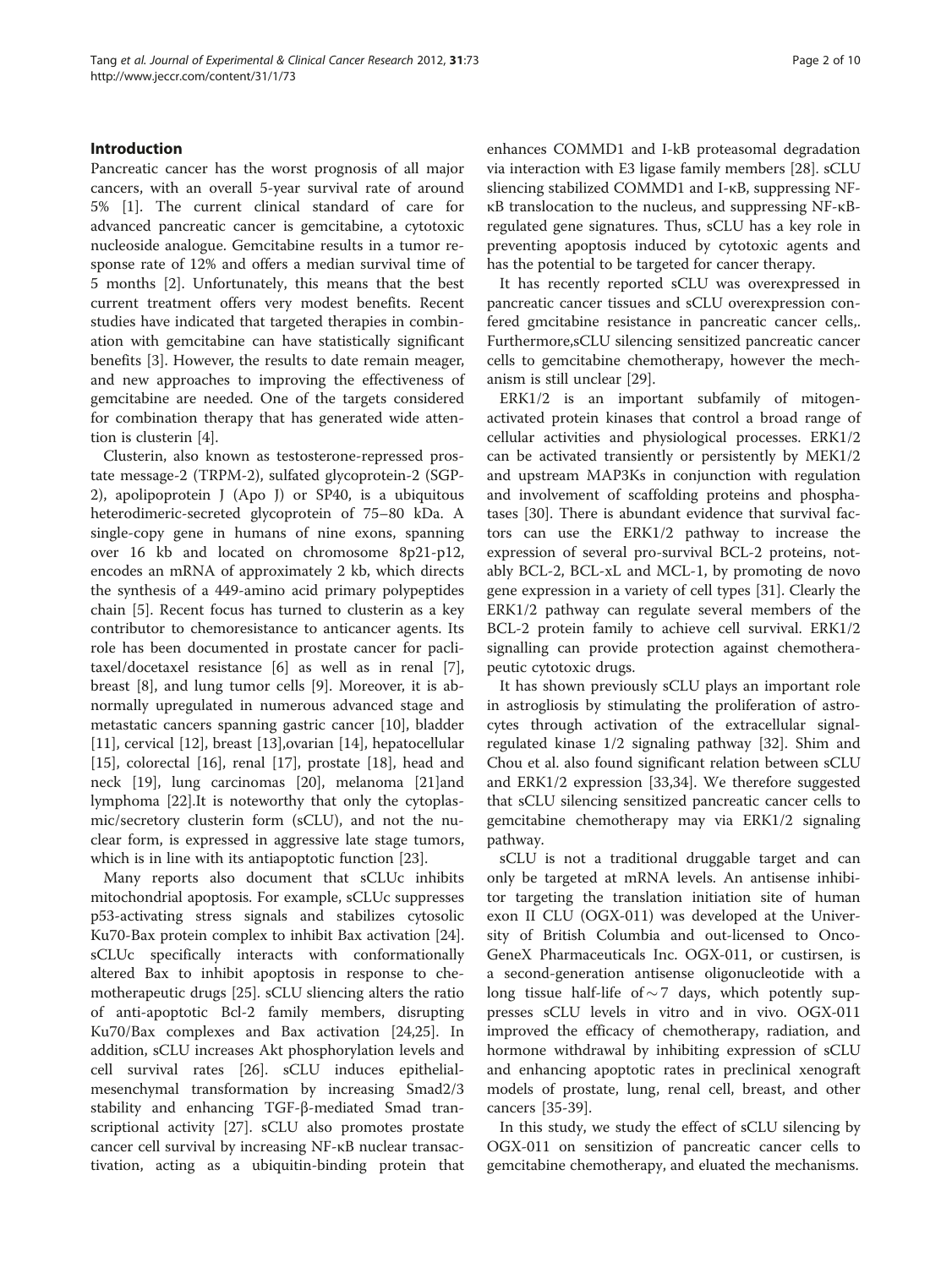# Materials and methods

# Cell culture

The human pancreatic cancer MIAPaCa-2 cells resistant to gemcitabine and BxPC-3 cells sensitive to gemcitabine [[38\]](#page-9-0) were purchased from American Type Culture Collection. They were routinely cultured in DMEM supplemented with 10% fetal bovine serum in a 37°C incubator in a humidified atmosphere of 5%  $CO<sub>2</sub>$ .

# Reagents and antibodies

OGX-011 was purchased from OncoGenex Technologies. The antisense oligonucleotides were second-generation 21 mer antisense oligonucleotides with a  $2/-O-(2-$ methoxy) ethyl modification. The antisense oligonucleotide clusterin sequence corresponding to the human clusterin initiation site was 5/-CAGCAGCAGAGTCTTCATCAT-3/ and designated OGX-011 (OncoGenex Technologies). The MEK inhibitor PD98059 was products of Calbiochem (San Diego, CA, USA), Antibodies for sCLU, and phosphospecific or the total form of antibodies against ERK1/2, GAPDH were purchased from Santa Cruz Biotechnology, Santa Cruz, CA, USA).

# Construction of transient transfection with a plasmid expressing human wt-pERK

Total RNA was extracted from PANC-1 cells using TRIzol reagent (Invitrogen, CA, United States), according to the manufacturer's protocol. The cDNAs were synthesized using the TaKaRa RNA polymerase chain reaction (PCR) Kit (TaKaRa, Japan). A full-length cDNA encoding human wt-pERK was cloned by PCR using 500 ng cDNA as a template and primers containing HindIII and BamHI restriction enzyme sites. The PCR products were ligated into pcDNA3.1 (Invitrogen, CA, United States) to create the plasmid pcDNA3.1- wt-pERK. MIA PaCa-2 and BxPC-3 cells were transfected with the pcDNA3.1 vector or pcDNA3.1- wt-pERK using FuGENE (Roche Diagnostic GmbH, Mannheim, Germany), according to the manufacturer's protocol.

# Transient transfection

MIA PaCa-2 and BxPC-3 cells were treated with OGX-011(400,800,1000,1200 nM) for 24 h, then the cells were cultured overnight in 6-well plates and transfected with pcDNA3.1- wt-pERK using Lipofectamine Plus (Invitrogen) in 1 ml serum-free medium according to the manufacturer's instructions. Four hours post-transfection, each well was supplemented with 1 ml of medium containing 20% FBS. Twenty-four hours post-transfection, media were removed and the cells were harvested or treated with gemcitabine for a further 24 hours.

### Western blotting assay

About 25 μg protein was extracted, separated by 10% sodium dodecyl sulfate-polyacrylamide gel electrophoresis (SDS-PAGE), transferred onto polyvinylidene fluoride membranes, and then reacted with primary rabbit antibodies against sCLU(1:100), pERK1/2(1:100) and glyceraldehyde-3-phosphate dehydrogenase (GAPDH) (1:200). After being extensively washed with PBS containing 0.1% Triton X-100, the membranes were incubated with alkaline phosphatase-conjugated goat anti-rabbit antibody for 30 minutes at room temperature. The bands were visualized using 1-step™ NBT/BCIP reagents (Thermo Fisher Scientific, Rockford, IL, USA) and detected by the Alpha Imager (Alpha Innotech, San Leandro, CA, USA).

# RT-PCR assay

The mRNA extraction and RT reaction for synthesizing the first-strand cDNA was carried out according to the manufacturer's instructions. Primer sequences were below: 5/-CCAACAGAATTCATACGAGAAGG-3/ and 51-CGTTGTATTTCCTGGTCAACCTC-31 for sCLU;51-TGATGGGTGTGAACCACGAG-30, 30-TTGAAGTCG CAGGAGACAACC-5/for GAPDH. The PCR conditions consisted of an initial denaturation at 95°C for 3 min, followed by 28 cycles of amplification (95°C for 15 s, 58°C for 15 s, and 72°C for 20 s) and a final extension step of 5 min at 72°C. PCR products were analyzed on a 1.2% agarose gel. The significance of differences was evaluated with Student's  $t$ -test. The mean  $\pm$  SD are shown in the figures.  $P < 0.05$  was considered to be statistically significant.

# FACS analysis

To identify the induction of apoptosis, cells underwent propidium iodide (PI) staining and fluorescenceactivated cell sorting (FACS) as to the manufacture's instruction. In brief, cells were plated at a density of  $1 \times 10^5$  cells/ml. After allowing 24 hours for cell adherence, cells were transfected and/or treated. Cells were collected by gentle trypsinization, washed in phosphatebuffered saline (PBS), pelleted by centrifugation and fixed in 70% ethanol. Immediately prior to staining, cells were washed twice in PBS and resuspended in PBS containing RNAse A  $(20 \text{ µg/ml})$ . Cells were stained with propidium iodide (final concentration 10 μg/ml) for 10 min at room temperature. Samples were analyzed by FACS (FL-3 channel) using a Beckman Coulter Counter Epics XL flow cytometer (Beckman Coulter, Miami, FL, USA). For each sample, 50,000 events were collected and stored for subsequent analysis using EXPO software (version 2.0; Applied Cytometry Systems, Sheffield, UK). The percentage of cells in the sub-G0 phase was quantitated as an estimate of cells undergoing apoptosis.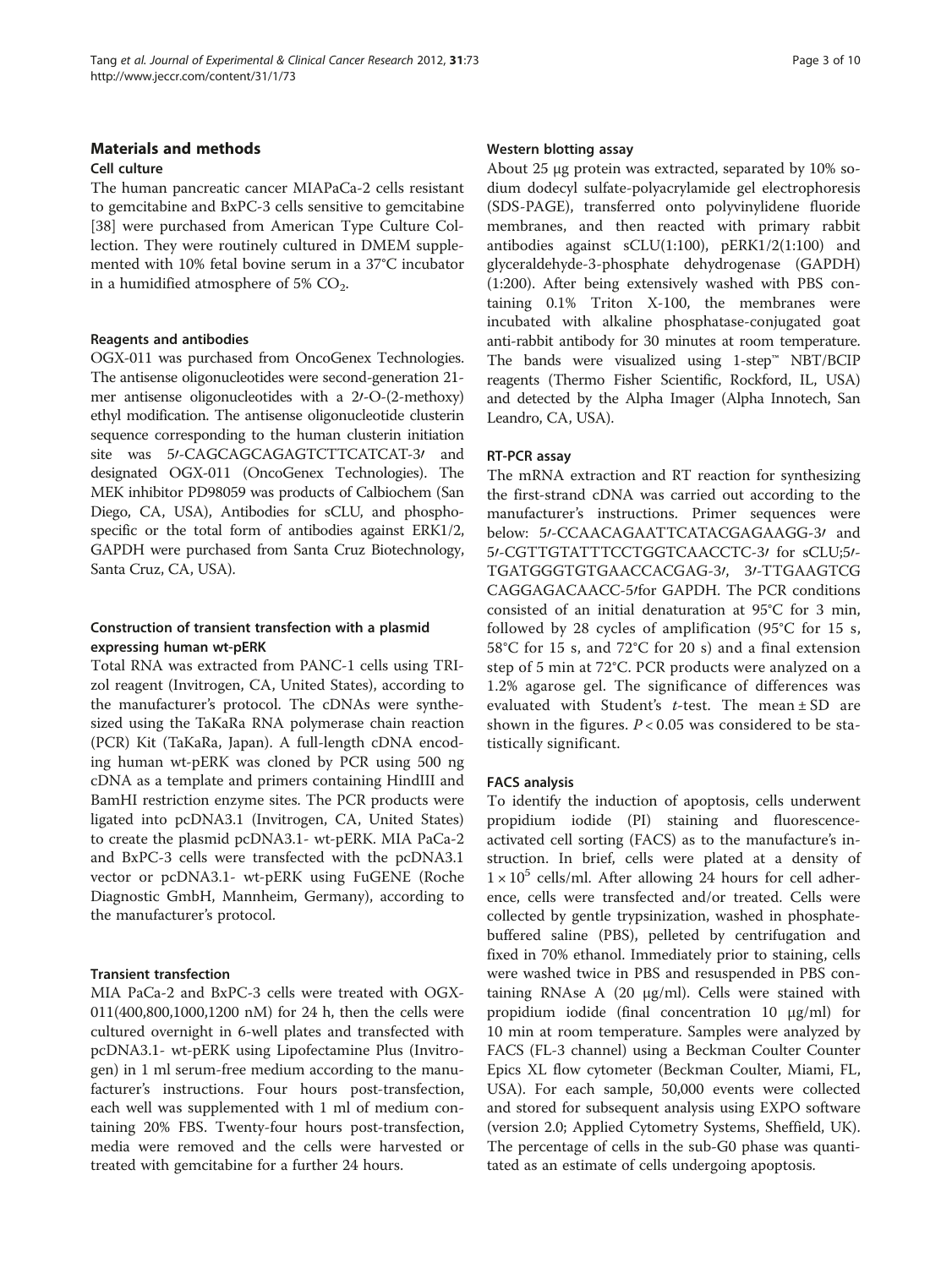### MTT assay

Cells were plated at  $2 \times 10^3$  cells per well in 96-well plates for six days. Cytotoxicity was determined by 3- (4,5-dimethylthiazol-2-yl)-2,5-diphenyltetrazolium bromide assay (MTT, Trevigen, Inc., Gaithersburg, MD) in accordance with the manufacturer's instructions. Plates were read using a Vmax microplate spectrophotometer (Molecular Devices, Sunnyvale, CA) at a wavelength of 570 nm corrected to 650 nm and normalized to controls. Each independent experiment was done thrice, with 10 determinations for each condition tested. At identical time points,cells were trypsinized to form a single cell suspension. Intact cells, determined by trypan blue exclusion, were counted using a Neubauer hemocytometer (Hausser Scientific, Horsham, PA). Cell counts were used to confirm MTT results.

#### Antitumor study

MIAPaCa-2 or BxPC-3 cells  $(10^7)$  were injected into the pancreas of SCID mice. Four weeks after tumor implantation, the mice were assigned to one of the following four treatment groups  $(n = 10 \text{ each})$ : (a) vehicle control; (b) gemcitabine, biweekly treatment 80 mg/kg/injection; (c) OGX-011, biweekly treatment 0.35mg/kg/injection; (d) gemcitabine plus OGX-011, with gemcitabine on Monday and Thursday and OGX-011 on Wednesday and Saturday. All groups received treatment via i.p. injection. Mice in all groups were killed after 5 weeks of treatment. Orthotopic tumors were harvested and weighed.

## In vivo apoptosis assay

Five serial sections (5 um thick) were obtained for each frozen tumor, mounted on glass slides, and then fixed in 4% paraformaldehyde. The first section was processed for  $H_{\&}E$  staining. Apoptosis was evaluated by terminal transferase dUTP nick end labeling [TUNEL] staining using the Apoptag Peroxidase In Situ Detection Kit S7100 [Chemicon] according to the manufacturer's instructions.

#### Statistical analysis

All statistical analyses were performed using the SPSS13.0 software. The results were presented as means ± SD of two-three replicate assays. Differences between different groups were assessed using  $X^2$  or *t*-test. A  $P$  value of <0.05 was considered to indicate statistical significance.

# Results

#### Gemcitabine treatment upregulates sCLU

To investigate whether upregulation of sCLU expression is a cause or a result of gemcitabine -induced resistance, both MIAPaCa-2(resistant to gemcitabine) and BxPC-3 (sensitive to gemcitabine) cells [[40\]](#page-9-0) cells were treated with gemcitabine at 0.5uM for 2–24 h (Figure 1A) or at concentrations 0.1-1.0 uM for 12 h (Figure 1B). Sensitive BxPC-3 cells rapidly responded (sCLU up-regulation peaked by 12 h and began decreasing by 16 h by increasing sCLU expression level under 1.0 uM doses of gemcitabine. MIAPaCa-2 cells already expressing higher sCLU levels, did not further express sCLU following gemcitabine treatment. Considering that changes in sCLU expression seem to be independent of sCLU mRNA, which did not change significantly as indicated by real-time PCR (data not shown). These results suggested that post-translational modification of sCLU may be altered in response to gemcitabine treatment.

# Knockdown of sCLU sensitizes pancreatic cancer cells to gemcitabine chemotherapy

Resistance to anticancer agents is one of the primary impediments to effective cancer therapy. Both intrinsic and acquired mechanisms have been implicated in drug resistance but it remains controversial which mechanisms are responsible that lead to failure of therapy in cancer patients.

In the present study, MIAPaCa-2 and BxPC-3 cell lines were treated with 1.0 uM of gemcitabine for 24 hours, significant apoptosis (21%) was shown in BxPC-3 cell lines, compared with control( $P < 0.05$ ). However, in MIAPaCa-2 cells, 1. 0uM of gemcitabine treatment did not induce significant apoptosis  $(P > 0.05)$ . It has shown above only low levels of apoptosis were detected in pancreatic cancer cells following 1.0 uM of



Figure 1 Induction of sCLU in a time and dose dependent fashion by gemcitabine treatment. A. Western analysis showing sCLU expression after 2–24 hours treatment with 0.5 nM gemcitabine. Induction of sCLU is evident in chemo-sensitive BxPC-3 cells when treated with high doses of gemcitabine but not in MIAPaCa-2, in which the high levels of sCLU remained unchanged. B. Western analysis showing sCLU expression in cell extracts after 12 hours treatment with 0.1-1.0 nM gemcitabine. sCLU increased in gemcitabine -sensitive BxPC-3 cells at different doses. At difference, expression of sCLU was unchanged in the MIAPaCa-2-resistant cells. The data shown are representative of three independent experiments.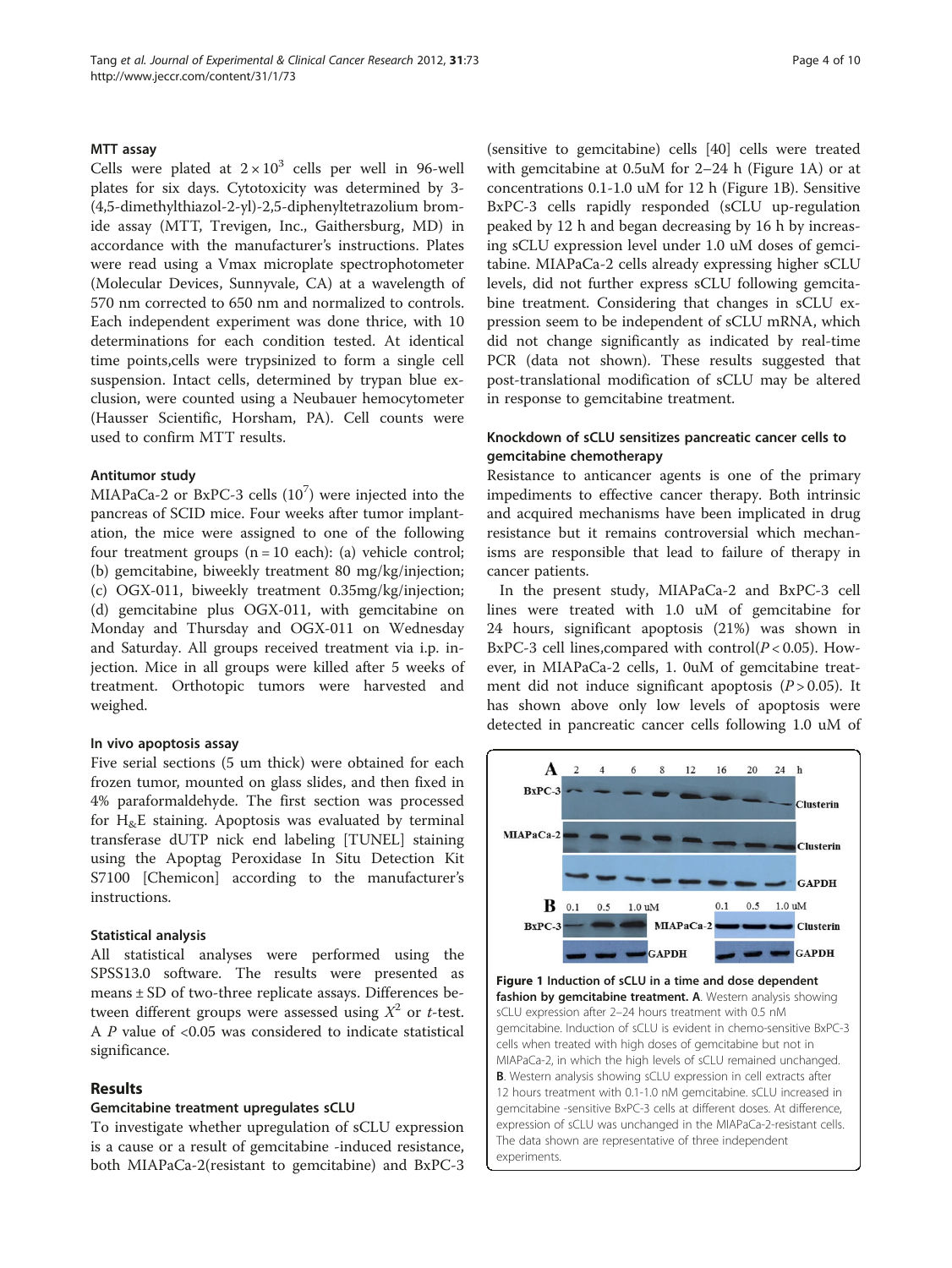<span id="page-4-0"></span>gemcitabine treatment. This might be due to the intrinsic and simultaneous induction of clusterin by gemcitabine. Indeed, knockdown of sCLU by 1200 nM OGX-011(maximally reduced sCLU expression) led to a significant increase in gemcitabine-induced apoptosis in both MIAPaCa-2 cells and BxPC-3 cells by FACS analysis (Figure 2A,\* P < 0.05). However, knockdown of sCLU itself did not affact apoptosis of MIAPaCa-2 cells and BxPC-3 cells (Figure 2A).

On the other hand, cellular viability was studied under experimental conditions similar to this described above. Figure 2B shows significantly less viability of MIAPaCa-2 cells and BxPC-3 cells pre-treated with 1200nM OGX- $011(^{\degree}P<0.05)$ . Together, the aforementioned data indicate that silencing sCLU by OGX-011 enhanced gemcitabine toxicity in the pancreatic cancer cells. Control oligodeoxynucleotide did not have obvious effect on apoptosis or growth in both cells (data not shown).

# ERK inhibitor PD98059 inactivates ERK1/2 in untreated and gemcitabine-treated pancreatic cancer cells

Studies were then performed to assess the effects of gemcitabine on ERK1/2 activation in BxPC-3 and MIAPaCa-2 cells. Exposure to 0.5-1.0 μM gemcitabine (18 hr) induced ERK1/2 activation in BxPC-3 cells (Figure 3A).In MIAPaCa-2 cells, 0.5-1.0 μM gemcitabine treatment did not affact ERK1/2 activation (Figure 3A). However, co-administration of the 5 μM ERK inhibitor PD98059 essentially abrogated expression of pERK1/2 in both untreated and gemcitabine -treated BxPC-3 (Figure 3B) and MIAPaCa-2 cells (Figure 3B). These findings indicate that in breast cancer cells, 5 μM ERK inhibitor PD98059 essentially abrogate basal ERK1/2 activation as well as gemcitabine -mediated ERK1/2 activation.



Figure 3 ERK inhibitor PD98059 inactivate ERK1/2 in untreated and gemcitabine-treated breast cancer cells. A, BxPC-3 and MIAPaCa-2 cells were exposed to the indicated concentrations of gemcitabine for 18 hr. The cells were then lysed and subjected to WB analysis to monitor pERK1/2 (Thr42/Tyr44) expression as described in Materials and Methods. B, BxPC-3 and MIAPaCa-2 cells were exposed (18 hours) to either 5 μM PD98059, 0.5-1.0 μM of gemcitabine, or the combination, after which proteins were prepared and subjected to WB as described above to monitor pERK1/2 expression. For (A) and (B), lanes were loaded with 25 μg of protein; blots were then stripped and re-probed with GAPDH to ensure equivalent loading and transfer. Representative results are shown; two additional studies yielded equivalent results.

# Inactivate ERK1/2 by ERK inhibitor PD98059 sensitizes pancreatic cancer cells to gemcitabine treatment

To determine whether ERK1/2 protects pancreatic cancer cells from gemcitabine -induced cell death or not, 5 μM PD98059 was used to inhibit pERK1/2. BxPC-3 and MIAPaCa-2 cells was treated with 1.0 μM of gemcitabine. The results shown both BxPC-3 and MIAPaCa-2 cells were significantly more sensitive to gemcitabine -mediated apoptosis compared to cells exposed to gemcitabine in the absence of PD98059 ( $P < 0.05$ ; Figure [4](#page-5-0)).



011 enhanced gemcitabine toxicity in both of the cells. B, Comparative viability of MIAPaCa-2 cells and BxPC-3 cells before and after sCLU sliencing. Cells were cultured in 96-well plates, then transfected either with OGX-011. Twenty-four hours after last transfection, cells were treated with gemcitabine. Seventy-two hours after drug addition ,cell viability was estimated. The data shown are representative of three independent experiments (\*P < 0.05).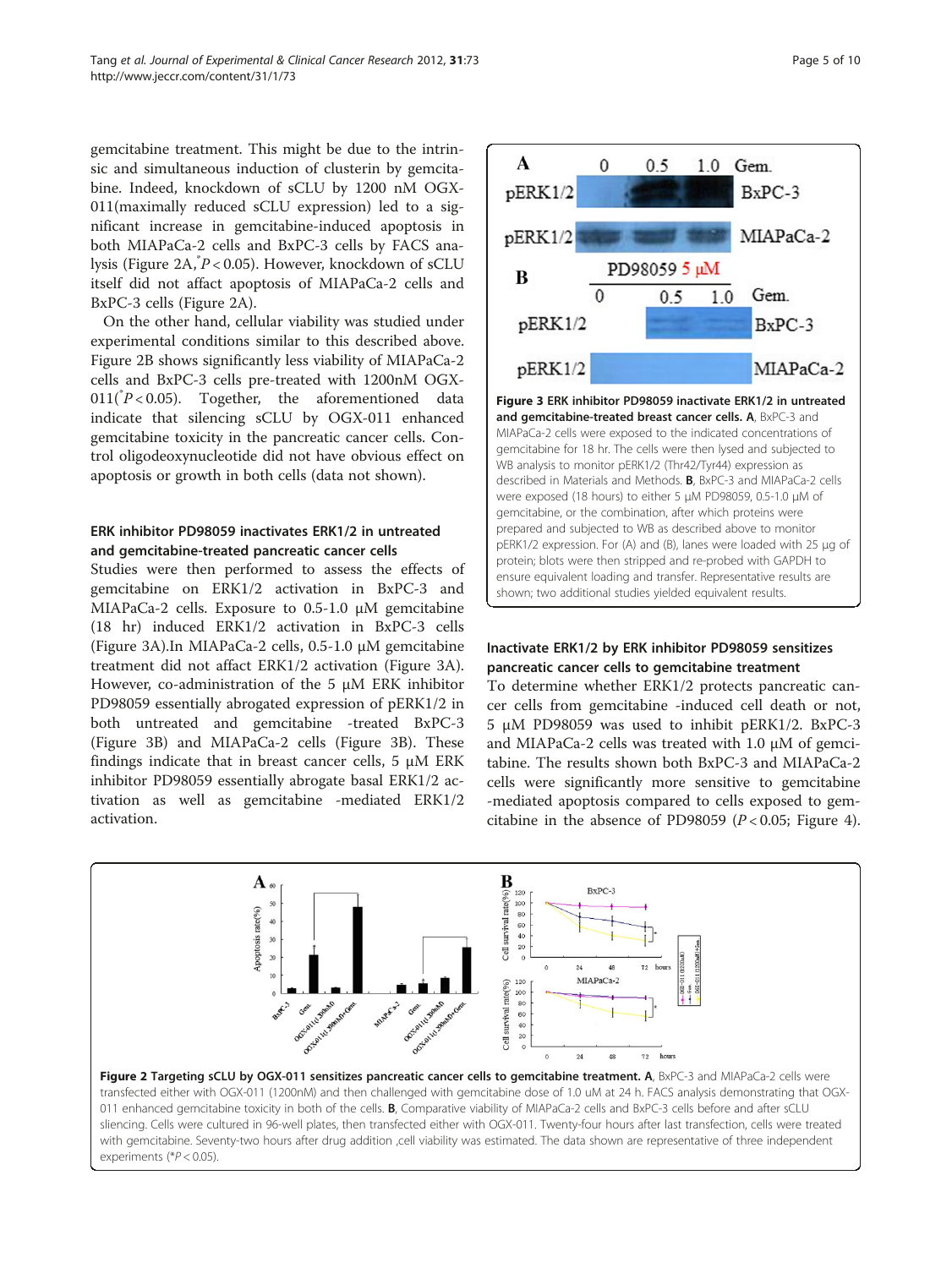<span id="page-5-0"></span>It also shows significantly less viability of MIAPaCa-2 cells and BxPC-3 cells pre-treated with 5 μM PD98059 , then treated with 1.0 nM gemcitabine(data not shown). These findings argue that ERK1/2 inactivation plays a significant functional role in the potentiation of gemcitabine lethality.

# Knockdown of sCLU sensitizes pancreatic cancer cells to gemcitabine treatment via pERK1/2 inactivation

We first evaluated the effect of sCLU silencing on the pERK1/2 activation in MIAPaCa-2 cells. MIAPaCa-2 cells were treated with 1200 nM OGX-011 for 24 hours. Figure 5A shows significant decrease in pERK1/2 activation in the two cells. BxPC-3 has no basic pERK1/2 expression, so it only used for pERK re-expression. It has shown sCLU silencing itself did not affact apoptosis and growth of MIAPaCa-2 cells and BxPC-3 cells. However, sCLU silencing combined with 1200 nM OGX-011 treatment led to a significant increase in gemcitabineinduced apoptosis in both MIAPaCa-2 cells and BxPC-3 cells by FACS analysi (Figure [2A\)](#page-4-0).We next explored whether pERK re-expression could eliminate the effects of sCLU silencing on gemcitabine-induced apoptosis. BxPC-3 and MIAPaCa-2 cells were treated with 1200 nM OGX-011 for 8 hours, then a wt-pERK-expressing plasmid was transfected into these cells, after transfection for 24 hours ,the cells were treated with 1.0 uM gemcitabine for another 24 hours. While vector transfection did not decrease gemcitabine-induced apoptosis in





both MIAPaCa-2 and BxPC-3 cells (data not shown). However wt-pERK-re-expressing in BxPC-3 and MIAPaCa-2 cells significantly decrease in gemcitabine-induced apoptosis (Figure 5B). These data demonstrated knockdown of clusterin sensitizes pancreatic cancer cells to gemcitabine via pERK1/2 dependent pathway.

# In vivo inhibition of tumor growth

Four, two, and three deaths were noted in the vehicle control, gemcitabine-, and OGX-011-treated groups, respectively, before the end of the 5-week treatment period because of large tumors. Conversely, all mice receiving gemcitabine and OGX-011 in combination were alive and exhibited a healthier appearance. Orthotopic tumors were dissected free of surrounding normal tissues and weighed. As shown in Figure [6A](#page-6-0), gemcitabine alone did not significantly reduced tumor weights in BxPC-3 and MIAPaCa-2 cells compared to the controls, however, gemcitabine in combination with OGX-011 significantly reduced tumor weights by 5-fold  $(P < 0.001)$  in MIAPaCa-2 cell relative to the vehicle control, and 3 fold  $(P<0.001)$  in BxPC-3 cell relative to the vehicle control. The further decrease in tumor weights observed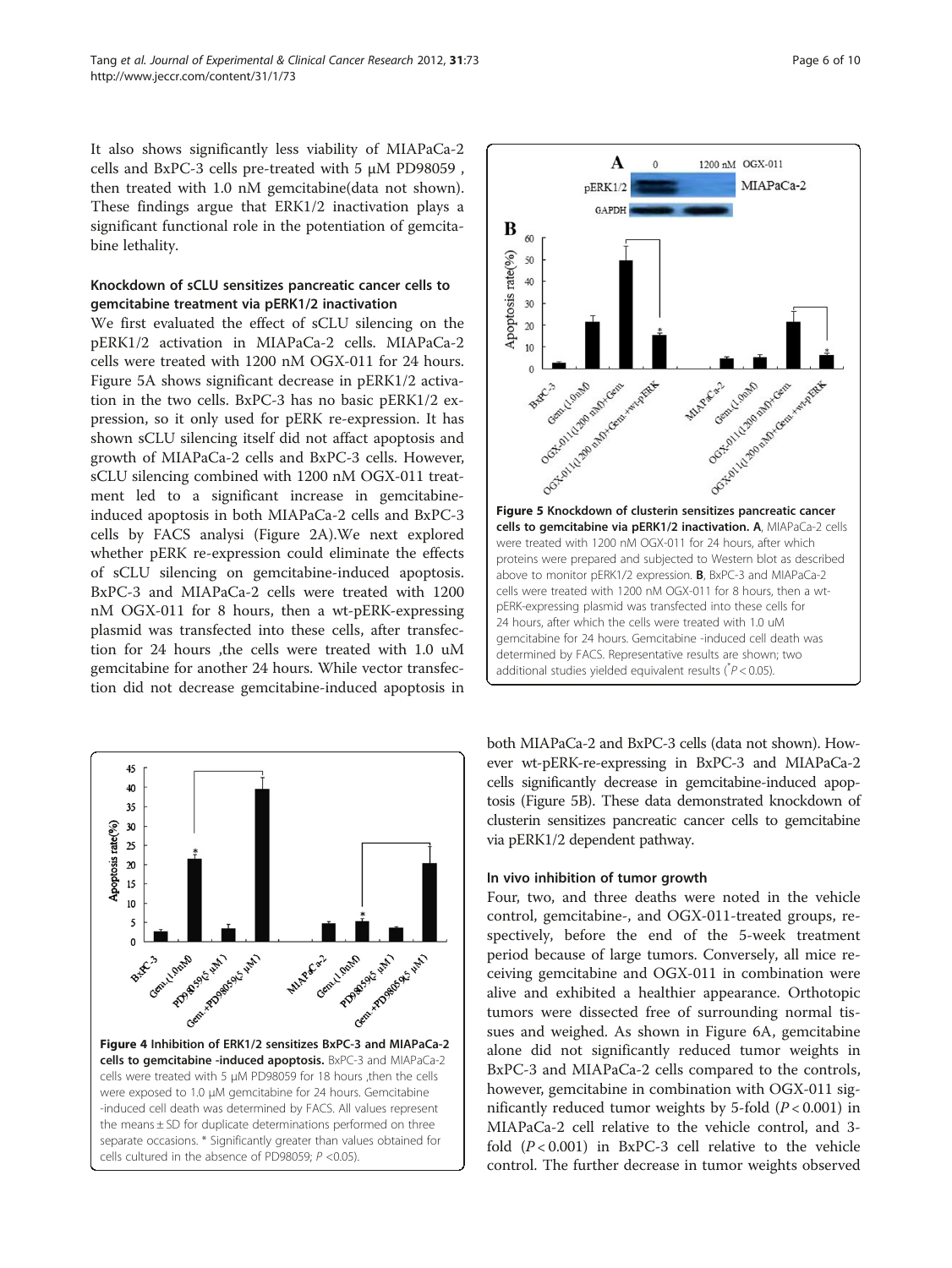<span id="page-6-0"></span>Tang et al. Journal of Experimental & Clinical Cancer Research 2012, 31:73 Page 7 of 10 http://www.jeccr.com/content/31/1/73



in the combination treatment group was significantly different from the gemcitabine monotherapy group  $(P<0.001)$ . OGX-011 alone failed to inhibit tumor growth.

To investigate if the mechanisms involved in the induction of apoptosis in targeted lesions of tumor xenografts represented a phenotypic response of BxPC-3 and MIAPaCa-2 tumors, the TUNEL assay was performed. Representative results are shown in Figure 6B. In the combination treatment groups of BxPC-3 and MIAPaCa2 tumors, TUNEL-positive cells in tumor sections presented with fragmented nuclei. As shown in Figure 6B, gemcitabine (80 mg/kg) or OGX-011 alone did not produce significant increases in apoptosis compared with the vehicle control. However, the extent of apoptosis was significantly increased by 5-fold  $(P< 0.002)$  in MIAPaCa-2 tumors ,and 3-fold  $(P < 0.001)$  in BxPC-3 tumors, treated with gemcitabine and OGX-011 in combination.

To determine whether inhibition of Clusterin by OGX-011 enhances sensitivity to gemcitabine via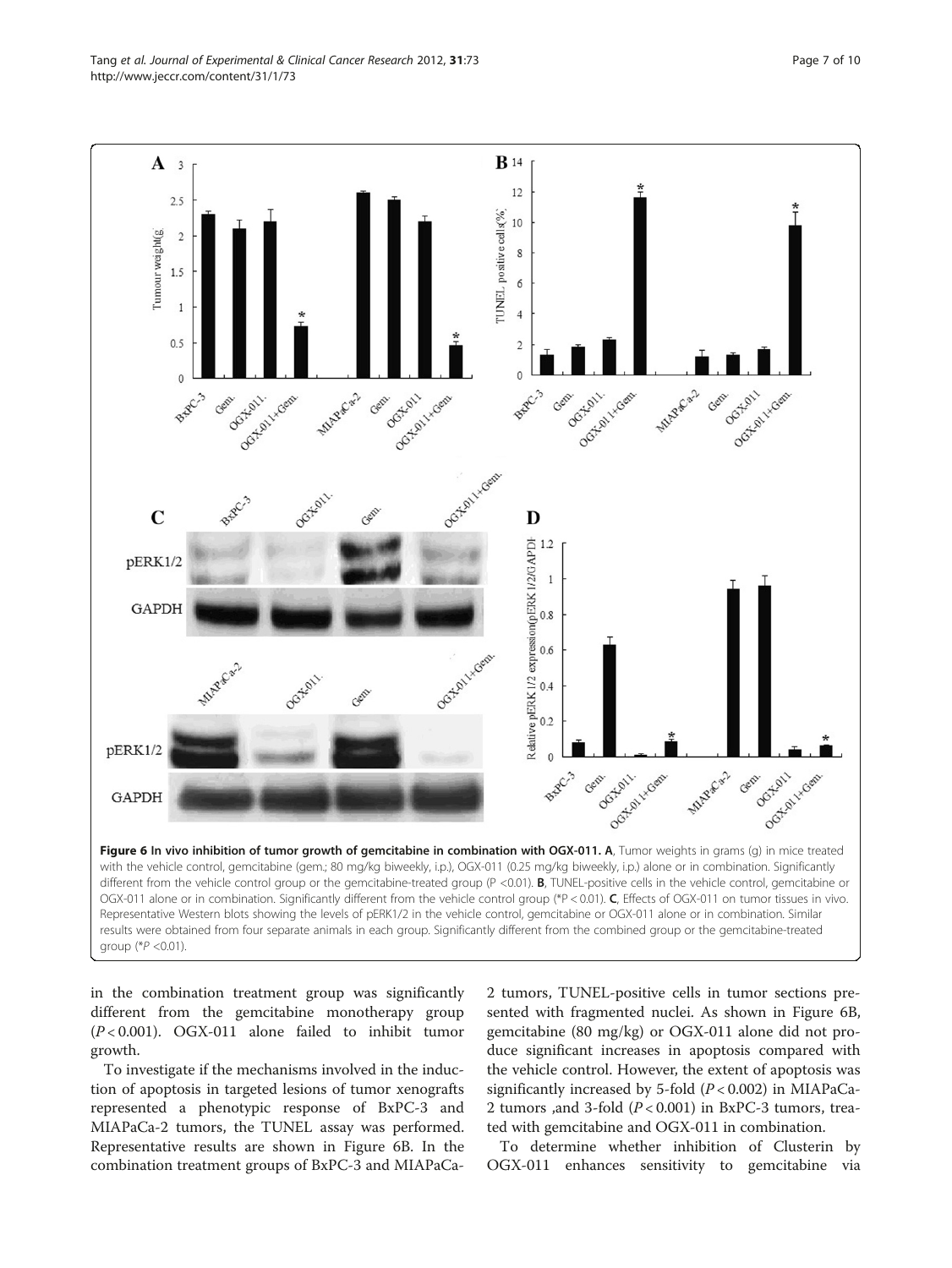pERK1/2 inactivation, we detected the pERK1/2 expression by western-blotting assay. As shown in Figure [6C](#page-6-0), gemcitabine treatment did not activate pERK1/2 in the MIAPaCa-2 tumors, and gemcitabine treatment signicantly activated pERK1/2 in the BxPC-3 tumors. However, gemcitabine in combination with OGX-011 significantly inhibited pERK1/2 activation.We therefore think that sCLU sliencing sensitizes pancreatic cancer cells to gemcitabine chemotherapy by inhibiton of ERK1/2 activation.

# **Discussion**

Pancreatic cancer is one of the most difficult human cancers to treat due to the inability to detect disease at an early stage and the lack of effective therapies. Although there has been some progress in the use of improved diagnostic methods and development of novel targeted therapies, the overall survival rate has not improved over the last decade [[39](#page-9-0)]. The most commonly used chemotherapy for pancreatic cancer, gemcitabine, has modest clinical benefit and may not improve overall survival to a clinically meaningful degree [\[40,41](#page-9-0)]. The lack of significant clinical response of pancreatic cancer patients to chemotherapy is likely due to the inherent chemoresistance of pancreatic cancer cells as well as impaired drug delivery pathways [\[42\]](#page-9-0). Understanding the underlying mechanisms of drug resistance in pancreatic cancer is critical to develop new effective treatments for this deadly disease.

sCLU expression has been implicated in chemoresistance in several other cancer types [[43](#page-9-0)-[45\]](#page-9-0), including pancreatic cancer [[29](#page-8-0)]. Because the resistance of tumor cells to various available chemotherapeutic agents has been one of the major factors leading to poor survival in pancreatic cancer patients, we therefore hypothesized that sCLU confers chemoresistance to pancreatic cancer cells.

In this study, we demonstrated that sCLU was correlated with inherent resistance both in vitro and in vivo. We found that high levels of sCLU in pancreatic cancer MIAPaCa-2 cell line was correlated with gemcitabine resistance, low levels of sCLU in BxPC-3 cells was sensitive to gemcitabine .To demonstrate the role of sCLU in gemcitabine resistance, we manipulated the endogenous level of sCLU in a gemcitabine -sensitive BxPC-3 cell line and a gemcitabine -resistant MIAPaCa-2 cell line. We found that gemcitabine -sensitive BxPC-3 cells became more resistant to gemcitabine when endogenous sCLU expression was up-regulated. Conversely, gemcitabine -resistant MIAPaCa-2 cells became more sensitive to gemcitabine and more apoptotic in vitro and in vivo when endogenous sCLU expression was down-regulated by GOX-011 treatment. These results indicated that high levels of endogenous sCLU were involved in the gemcitabine resistance of ovarian cancer cells.

Acquired drug resistance is also thought to be a reason for the limited benefit of most pancreatic cancer therapies.In the present study, we found treatment by gemcitabine increased sCLU expression in BxPC-3 cells, suggesting that sCLU upregulation is likely to be an adaptative response that mediates chemoresistance.We also investigated whether anticlusterin treatment sensitized BxPC-3 cells to gemcitabine.

GOX-011 efficiently inhibited sCLU expression in BxPC-3 cell lines, and this activity was associated with a increase in cell apoptosis in gemcitabine-treated BxPC-3 cells in vivo and vitro. This was indicated that increased sCLU, expression was correlates with gemcitabine resistance in pancreatic adenocarcinoma cells. These results provide preclinical proof of principle for the use of OGX-011 as a novel therapeutic strategy for gemcitabine resistance in the treatment of pancreatic cancer.

Though sCLU confers gmcitabine resistance in pancreatic cancer cells, however, the signaling pathway was unclear. ERK activation has been identified as a potential survival pathway in several tumor types [[46\]](#page-9-0), and recent studies show that ERKs may also be activated in response to chemotherapeutic drugs [\[47](#page-9-0)-[50](#page-9-0)], and pERK1/2 played critical roles in drug resistance [\[51](#page-9-0)]. Our in vitro and in vivo studies here indicated that pERK1/2 play significant roles in gemcitabine resistance to pancreatic cancer cells. Most importantly, we demonstrated that blocking pERK1/2 enhanced the chemotherapeutic potential of gemcitabine in pancreatic cancer cells in vitro. ERK1/2 inhibitors in combination with chemotherapeutic drugs might be a better option to treat patients with pancreatic cancer than drugs alone.

It has shown previously sCLU plays an important role in regulating ERK1/2 signal [\[32-34](#page-8-0)].We next study whether sCLU silencing sensitized pancreatic cancer cells to gemcitabine chemotherapy may via ERK1/2 signal. Our results shown sCLU sliencing by OGX-011 sensitizes pancreatic cancer cells to gemcitabine treatment, followed by inhibition of pERK1/2 activation. Conversely, transfection with a constitutively active wtpERK1/2 construct promotes gemcitabine resistance. These data demonstrated sCLU sliencing sensitizes pancreatic cancer cells to gemcitabine via pERK1/2 dependent signaling pathway.

In conclusion, gemcitabine may influence pancreatic cancer behavior via the upregulation of sCLU, which might play a major role in the effects of gemcitabine, protecting pancreatic cancer cells from the effects of gemcitabine. Inherent chemoresistance of pancreatic cancer cells to gemcitabine may be correlated to sCLU. Blocking sCLU, on the other hand, reverses the drug's unwanted effects on cancer cell apoptosis and survival.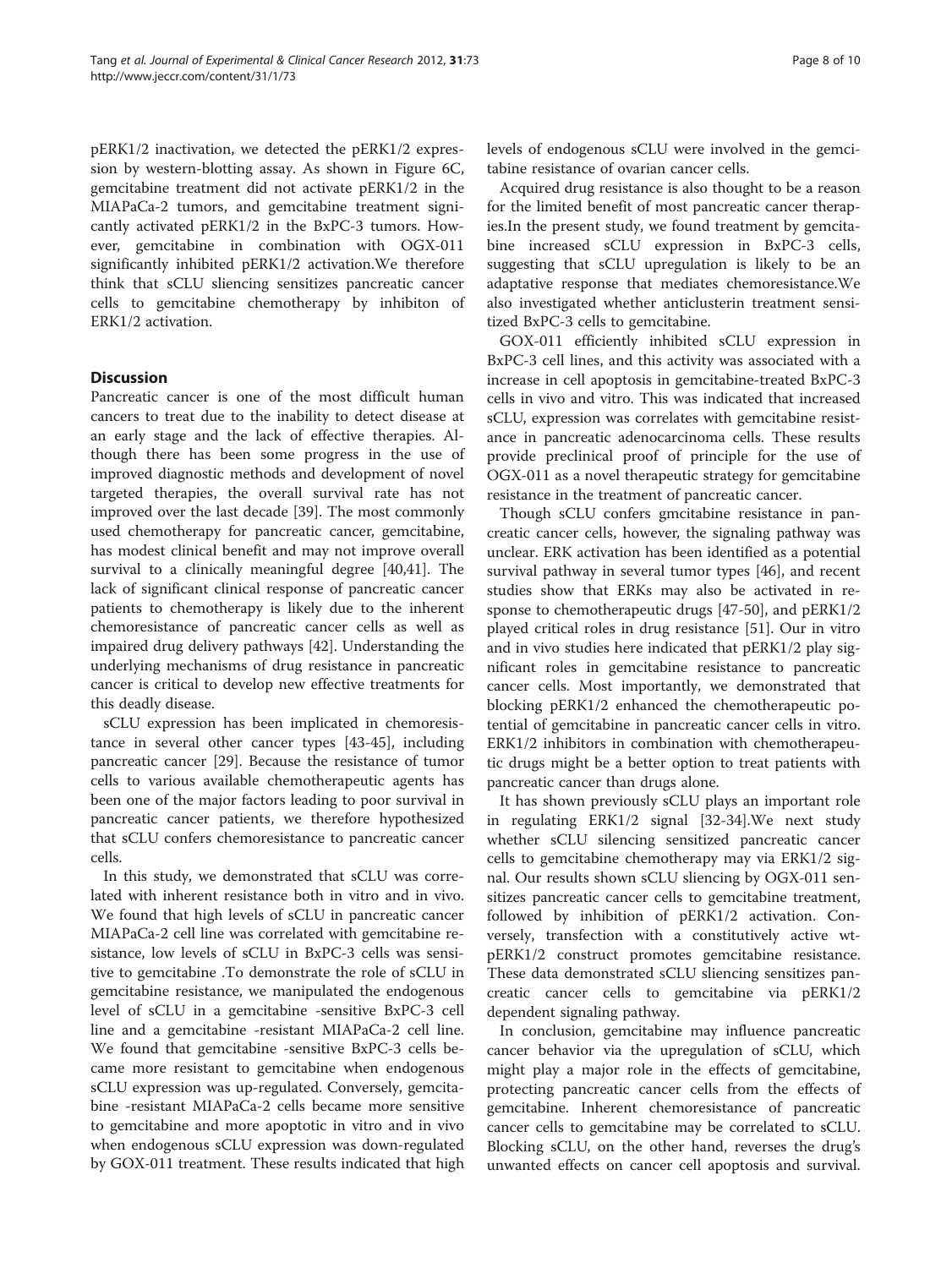<span id="page-8-0"></span>In addition, our studies have firmly established a role for sCLU as a cell survival gene that is increased after gemcitabine chemotherapy to inhibit tumor cell death. The inhibition of sCLU, using OGX-011, enhances the cytotoxic effects of chemotherapy agents via pERK1/2 dependent signaling pathway.

#### Competing interests

The authors declare that they have no competing interests.

#### Authors' contributions

TY, LFH, ZCN and JYS performed the majority of experiments; SSC and TY designed the study and wrote the manuscript; TY and JYS edited the manuscript. All authors read and approved the final manuscript.

#### Author details

<sup>1</sup>Pancreatic Cancer, Key Laboratory of Cancer Prevention and Therapy, Tianjin Medical University Cancer Institute and Hospital, Tianjin, China. <sup>2</sup>Department of general surgery, the affiliated hospital of Jinan central hospital, Shandong university, No105, Jiefang Road, District Lixia, Jinan 250013, R. P. China.

#### Received: 18 July 2012 Accepted: 7 August 2012 Published: 11 September 2012

#### References

- 1. Jemal A, Siegel R, Ward E: Cancer statistics, 2006. CA Cancer J Clin 2006, 56:106–130.
- 2. O'Reilly EM, Abou-Alfa GK: Cytotoxic therapy for advanced pancreatic adenocarcinoma. Semin Oncol 2007, 34:347–353.
- Moore MJ, Goldstein D, Hamm J: Erlotinib plus gemcitabine compared with gemcitabine alone in patients with advanced pancreatic cancer: a phase III trial of the National Cancer Institute of Canada Clinical Trials Group. J Clin Oncol 2007, 25:1960–1966.
- 4. Gleave M, Chi KN: Knock-down of the cytoprotective gene, clusterin, to enhance hormone and chemosensitivity in prostate and other cancers. Ann N Y Acad Sci 2005, 1058:1–15.
- 5. Jones SE, Jomary C: Clusterin. Int J Biochem Cell Biol 2002, 34:427-431.
- Springate CM, Jackson JK, Gleave ME, Burt HM: Efficacy of an intratumoral controlled release formulation of clusterin antisense oligonucleotide complexed with chitosan containing paclitaxel or docetaxel in prostate cancer xenograft models. Cancer Chemother Pharmacol. 2005, 56:239–247.
- 7. Zellweger T, Miyake H, July LV, Akbari M, Kiyama S, Gleave ME: Chemosensitization of human renal cell cancer using antisense oligonucleotides targeting the antiapoptotic gene clusterin. Neoplasia 2001, 3:360–367.
- 8. Redondo M, Tellez T, Roldan MJ: The role of clusterin (CLU) in malignant transformation and drug resistance in breast carcinomas. Adv Cancer Res 2009, 105:21–43.
- 9. Panico F, Rizzi F, Fabbri LM, Bettuzzi S, Luppi F: Clusterin (CLU) and lung cancer. Adv Cancer Res 2009, 105:63–76.
- 10. Bi J, Guo AL, Lai YR, Li B, Zhong JM, Wu HQ, Xie Z, He YL, Lv ZL, Lau SH, Wang Q, Huang XH, Zhang LJ, Wen JM, Guan XY: Overexpression of clusterin correlates with tumor progression, metastasis in gastric cancer: a study on tissue microarrays. Neoplasma 2010, 57:191-198.
- 11. Hazzaa SM, Elashry OM, Afifi IK: Clusterin as a diagnostic and prognostic marker for transitional cell carcinoma of the bladder. Pathol Oncol Res 2010, 16:101–109.
- 12. Lokamani I, Looi ML, Ali SA, Dali AZ, Jamal R: Clusterin as a potential marker in distinguishing cervical neoplasia. Anal Quant Cytol Histol 2011, 33:223–228.
- 13. Redondo M, Villar E, Torres-Muñoz J, Tellez T, Morell M, Petito CK: Overexpression of clusterin in human breast carcinoma. Am J Pathol 2000, 157:393–399.
- 14. Xie D, Lau SH, Sham JS, Wu QL, Fang Y, Liang LZ, Che LH, Zeng YX, Guan XY: Up-regulated expression of cytoplasmic clusterin in human ovarian carcinoma. Cancer 2005, 103:277–283.
- 15. Kang YK, Hong SW, Lee H, Kim WH: Overexpression of clusterin in human hepatocellular carcinoma. Hum Pathol 2004, 35:1340–1346.
- 16. Xie D, Sham JS, Zeng WF, Che LH, Zhang M, Wu HX, Lin HL, Wen JM, Lau SH, Hu L, Guan XY: Oncogenic role of clusterin overexpression in

multistage colorectal tumorigenesis and progression. World J Gastroenterol 2005, 11:3285–3289.

- 17. Kurahashi T, Muramaki M, Yamanaka K, Hara I, Miyake H: Expression of the secreted form of clusterin protein in renal cell carcinoma as a predictor of disease extension. BJU Int 2005, 96:895–899.
- 18. Steinberg J, Oyasu R, Lang S, Sintich S, Rademaker A, Lee C, Kozlowski JM, Sensibar JA: Intracellular levels of SGP-2 (Clusterin) correlate with tumor grade in prostate cancer. Clin Cancer Res 1997, 3:1707–1711.
- 19. Bijian K, Mlynarek AM, Balys RL, Jie S, Xu Y, Hier MP, Black MJ, Di Falco MR, LaBoissiere S, Alaoui-Jamali MA: Serum proteomic approach for the identification of serum biomarkers contributed by oral squamous cell carcinoma and host tissue microenvironment. J Proteome Res. 2009, 8:2173–2185.
- 20. Li H, Liu S, Zhu X, Yang S, Xiang J, Chen H: Clusterin immunoexpression and its clinical significance in patients with non-small cell lung cancer. Lung 2010, 188:423–431.
- 21. Busam KJ, Kucukgol D, Eastlake-Wade S, Frosina D, Delgado R, Jungbluth AA: Clusterin expression in primary and metastatic melanoma. J Cutan Pathol 2006, 33:619–623.
- 22. Saffer H, Wahed A, Rassidakis GZ, Medeiros LJ: Clusterin expression in malignant lymphomas: a survey of 266 cases. Mod Pathol 2002, 15:1221–1226.
- 23. Zhong B, Sallman DA, Gilvary DL, Pernazza D, Sahakian E, Fritz D, Cheng JQ, Trougakos I, Wei S, Dieu JY: Induction of clusterin by AKT-role in cytoprotection against docetaxel in prostate tumor cells. Mol Cancer Ther 2010, 9:1831–1841.
- 24. Trougakos IP, Lourda M, Antonelou MH: Intracellular clusterin inhibits mitochondrial apoptosis by suppressing p53-activating stress signals and stabilizing the cytosolic Ku70-Bax protein complex. Clin Cancer Res 2009, 15:48–59.
- 25. Zhang H, Kim JK, Edwards CA, Xu Z, Taichman R, Wang CY: Clusterin inhibits apoptosis by interacting with activated Bax. Nat Cell Biol 2005, 7:909–915.
- 26. Ammar H, Closset JL: Clusterin activates survival through the phosphatidylinositol 3-kinase/Akt pathway. J Biol Chem 2008, 283:12851–12861.
- 27. Lee KB, Jeon JH, Choi I, Kwon OY, Yu K, You KH: Clusterin, a novel modulator of TGF-beta signaling, is involved in Smad2/3 stability. Biochem Biophys Res Commun 2008, 366:905–909.
- 28. Zoubeidi A, Ettinger S, Beraldi E: Clusterin facilitates COMMD1 and I-kB degradation to enhance NF-kB activity in prostate cancer cells. Mol Cancer Res, . In press 2009.
- 29. Chen Q, Wang Z, Zhang K, Liu X, Cao W, Zhang L, Zhang S, Yan B, Wang Y, Xia C: Clusterin confers gemcitabine resistance in pancreatic cancer. World J Surg Oncol. 2011, 24:9–59.
- 30. Lu Z, Xu S: ERK1/2 MAP kinases in cell survival and apoptosis. IUBMB Life. 2006, 58:621–631.
- 31. Boucher MJ, Morisset J, Vachon PH, Reed JC, Laine' J, Rivard N: MEK/ERK signaling pathway regulates the expression of Bcl-2, Bcl-X(L), and Mcl-1 and promotes survival of human pancreatic cancer cells. J Cell Biochem 2000, 79:355–369.
- 32. Shin YJ, Kang SW, Jeong SY, Shim YJ, Kim YH, Kim BM, Kee SH, Park JJ, Park IS, Min BH: Clusterin enhances proliferation of primary astrocytes through extracellular signal-regulated kinase activation. NeuroReport 2006, 17:1871–1875.
- 33. Shim YJ, Kang BH, Jeon HS, Park IS, Lee KU, Lee IK, Park GH, Lee KM, Schedin P, Min BH: Clusterin induces matrix metalloproteinase-9 expression via ERK1/2 and PI3K/Akt/NF-κB pathways in monocytes/ macrophages. J Leukoc Biol 2011, 90:761–769.
- 34. Chou TY, Chen WC, Lee AC, Hung SM, Shih NY, Chen MY: Clusterin silencing in human lung adenocarcinoma cells induces a mesenchymalto-epithelial transition through modulating the ERK/Slug pathway. Cell Signal 2009, 21:704-711.
- 35. Miyake H, Hara I, Gleave ME: Antisense oligodeoxynucleotide therapy targeting clusterin gene for prostate cancer: Vancouver experience from discovery to clinic. Int J Urol 2005, 12:785–794.
- 36. Sowery RD, Hadaschik BA, So AI: Clusterin knockdown using the antisense oligonucleotide OGX-011 re-sensitizes docetaxel-refractory prostate cancer PC-3 cells to chemotherapy. BJU Int 2008, 102:389–397.